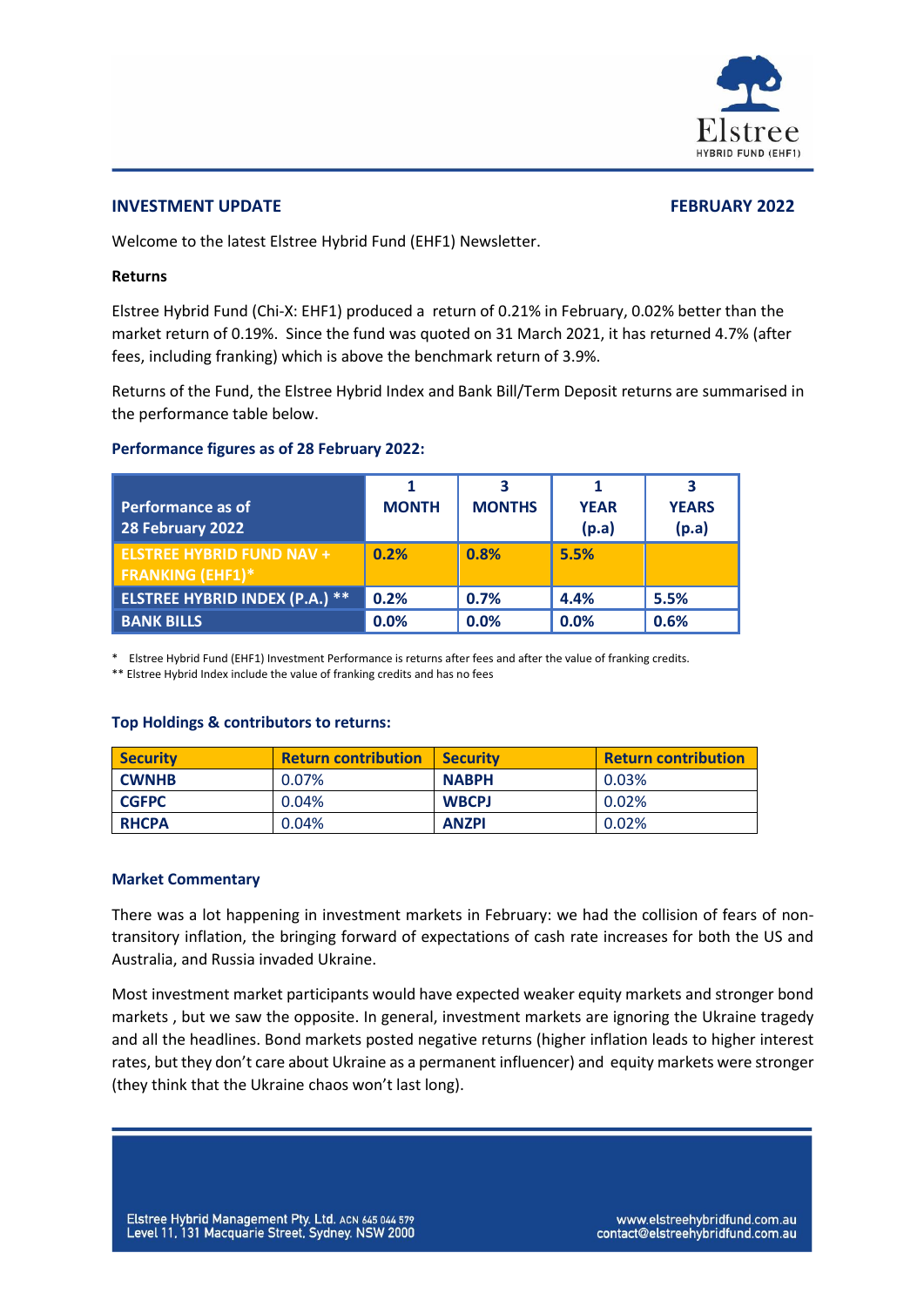

Hybrid markets were not that different: the 0.2% return was around income levels and there was little volatility during the month.

The most notable events were the two new hybrid issues by ANZ and CBA. These were the first major bank hybrid issues which took place under the DDO regulations which limit the ability of some investors to access the IPO. DDO turned out to be a non-event. Both issues were heavily oversubscribed with most investors getting allocations of around 20% of what they bid for. It's clear that investors are still voting with their wallet and with Term Deposit rates still around 0.25%,they are willing to take additional risk to achieve a higher yield.

#### **Bank Reporting season: a Hybrid perspective**

Hybrids have more risk than bank deposits and bonds and most of that relates to the risk that a bank becomes "non viable" or even "less viable". Currently, Australian banks are further away from "non viability" or "less viability" than they have ever have been. They are in super condition and that lessens the risk of adverse events affecting hybrids. The latest round of quarterly results continues the improvement of the underlying banks seen since Covid (and even then they didn't lose money).

#### **Profitability**

The chart below shows two profitability measures for the 4 major banks: Return on Equity and Pre provision profits as a % of Risk Weighted Assets (RWA). Australian banks are amongst the most profitable in the world and RoE's of >10% and Pre provision profits of >2% mean that bank equity is readily replaceable either through organic profit generation or new investors wanting to buy a slice of the quad-opoly (ANZ, CBA, NAB, WBC).



Elstree Hybrid Management Pty. Ltd. ACN 645 044 579 Level 11, 131 Macquarie Street, Sydney. NSW 2000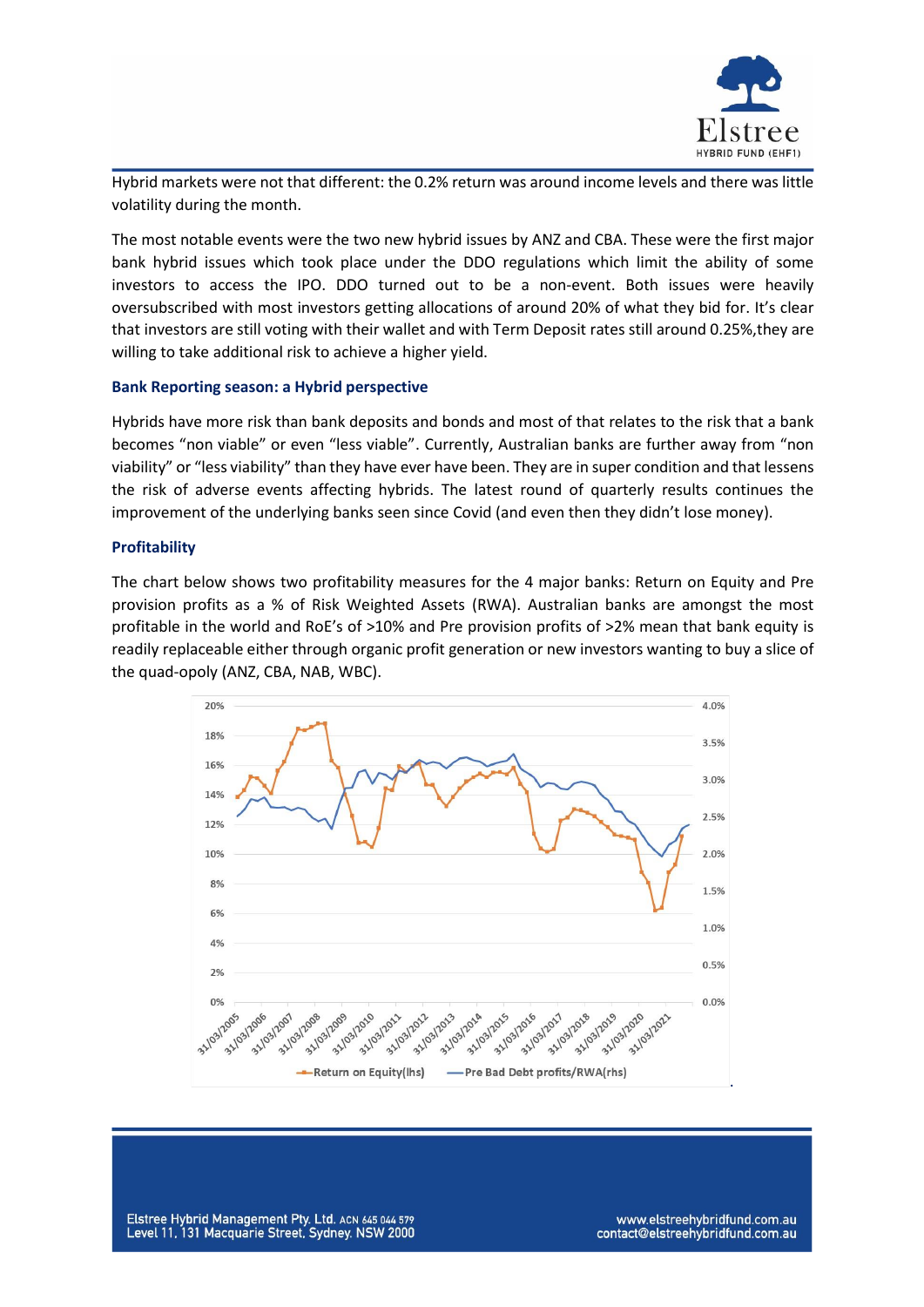

## **Funding**

The only Achilles Heel of Australian banks used to be that they needed to borrow material amounts from international overseas borrowers where there is much greater funding risk compared to deposit funding. The banks have spent the last decade growing the proportion of deposit based funding. The chart below (source Macquarie) shows the trend with deposit growth outstripping lending growth for all but 1 of the last 13 years. The result now is that it looks like the banks have over \$300b of excess deposits on their books. They are looking bulletproof.





# **News & Media**

Elstree Hybrid Fund (EFH1) has been mentioned in the following articles throughout the last six months, many of which are educational in nature.



- [How Hybrids fit into 2021 Income Portfolios](https://www.livewiremarkets.com/wires/how-hybrids-fit-into-2021-income-portfolios) Campbell Dawson I Elstree Hybrid Fund
- [The Hitchhiker's Guide to Hybrids \(Part 1\)](https://www.livewiremarkets.com/wires/the-hitchhiker-s-guide-to-hybrids) Bella Kidman I Livewire Markets
- [This is the secret to a diversified portfolio \(Part 2\)](https://www.livewiremarkets.com/wires/this-is-the-secret-to-a-diversified-portfolio) Bella Kidman I Livewire Markets
- The [forgotten asset class presenting exciting opportunities](https://www.livewiremarkets.com/wires/the-forgotten-asset-class-presenting-exciting-opportunities) Bella Kidman I Livewire Markets

www.elstreehybridfund.com.au contact@elstreehybridfund.com.au